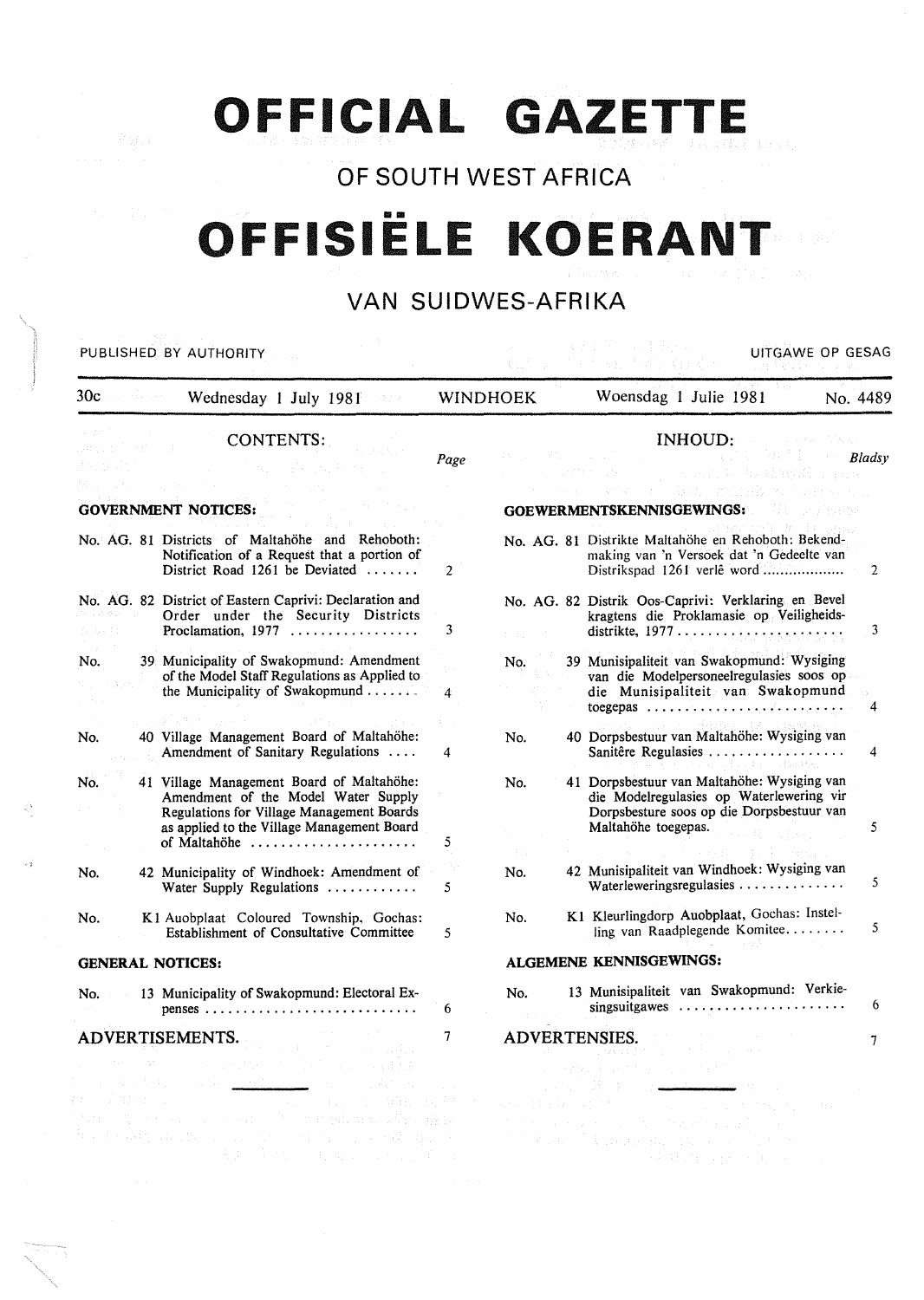# Government Notices

Office of the

ADMINISTRATOR-GENERAL FOR THE TERRITORY OF SOUTH WEST AFRICA

### DEPARTMENT OF TRANSPORT

No. AG. 81 1981

### NOTIFICATION OF A REQUEST THAT A POR-TION OF DISTRICT ROAD 1261 BE DEVIATED: DISTRICTS OF MALTAHOHE AND REHOBOTH.

Under section 17(2) of the Roads Ordinance, 1972 (Ordinance 17 of 1972), it is hereby made known that the Roads Boards of Maltahöhe and Rehoboth requests that a portion of district road 1261 which is described in Schedule III of Proclamation 46 of 1954 and Schedule II of Proclamation 75 of 1966 be deviated from the course as described in Schedule I hereto to the course as described in Schedule II hereto.

A sketch-map (number P1103) of the area concerned and on which the road to which the request refers and other proclaimed, minor and private roads in that area are shown shall for the full period of thirty days mentioned hereunder be available for inspection during normal office hours at the offices of the Secretary for Transport, Ausspannplatz, and the Roads Superintendents, Maltahöhe and Windhoek.

Every person having any objection to the above request is hereby commanded to lodge his objection in writing with the grounds upon which it is based clearly and specifically therein stated, with the Chairman of Roads Boards, Private Bag 12005, Ausspannplatz, 9000, within thirty days from date of publication hereof.

#### SCHEDULE I

#### PORTION OF ROAD TO BE DEVIATED:

From a point (A on sketch-map Pl103) on district road 1261 on the farm Portion 2 (Rhozetta) of Blauputs 503 generally southwards across the farms Portion 2 (Rhozetta) of Blauputs 503, Remainder of Blauputs 503, Lekkerrus 732, Cloetespoort 619, across the common boundary of the districts of Rehoboth and Maltahöhe continuing in the district of Maltahöhe across the farm Gamis Nord 171 to a point (G on sketch-map P1103) on the last-mentioned farm (A-B-C-D-E-F-G on sketch-map P1103).

# Goewermentskennisgewings

Kantoor van die

ADMINISTRATEUR-GENERAAL VIR DIE GE-BIED SUIDWES-AFRIKA

### DEPARTEMENT VAN VERVOER

No. AG. 81 1981

#### BEKENDMAKING VAN 'N VERSOEK DAT 'N GEDEELTE VAN DISTRIKSPAD 1261 VERLE WORD: DISTRIKTE MALTAHÖHE EN REHOBOTH.

Kragtens artikel 17(2) van die Ordonnansie op Paaie, 1972 (Ordonnansie 17 van 1972), word hierby bekend gemaak dat die Padrade van Maltahöhe en Rehoboth versoek dat 'n gedeelte van distrikspad 1261 wat beskryf is in Bylae III van Proklamasie 46 van 1954 en Bylae II van Proklamasie 75 van 1966 verle word van die loop daarvan soos beskryf in Bylae I hieronder na die loop soos beskryf in Bylae II hieronder.

'n Sketskaart (nommer P1103) van die betrokke streek waarop die pad waarop die versoek betrekking het en ander geproklameerde, ondergeskikte en privaatpaaie in daardie streek aangetoon word, sal vir 'n volle tydperk van dertig dae hieronder vermeld gedurende gewone kantoorure by die kantore van die Sekretaris van Vervoer, Windhoek, en die Paaiesuperintendente, Maltahöhe en Windhoek, ter insae beskikbaar wees.

Iedereen wat enige beswaar het teen bogemelde versoek word hiermee aangese om sy beswaar, met die gronde waarop dit gebaseer is duidelik en in besonderhede daarin uiteengesit, skriftelik binne dertig dae vanaf datum van publikasie hiervan by die Voorsitter van Padrade, Privaatsak 12005, Ausspannplatz, 9000, in te dien.

#### BYLAE I

### GEDEELTE VAN PAD WAT VERLE MOET WORD:

Van 'n punt (A op sketskaart P1103) op distrikspad 1261 op die plaas Gedeelte 2 (Rhozetta) van Blauputs 503 algemeen suidwaarts oor die plase Gedeelte 2 (Rhozetta) van Blauputs 503, Restant van Blauputs 503, Lekkerrus 732, Cloetespoort 619, oor die gesamentlike grens van die distrikte Rehoboth en Maltahohe en dan voortgaande in die distrik van Maltahöhe oor die plaas Gamis Nord 171 tot op 'n punt (Gop sketskaart P1103) op laasgenoemde plaas (A-B-C-D-E-F-G op sketskaart P1103).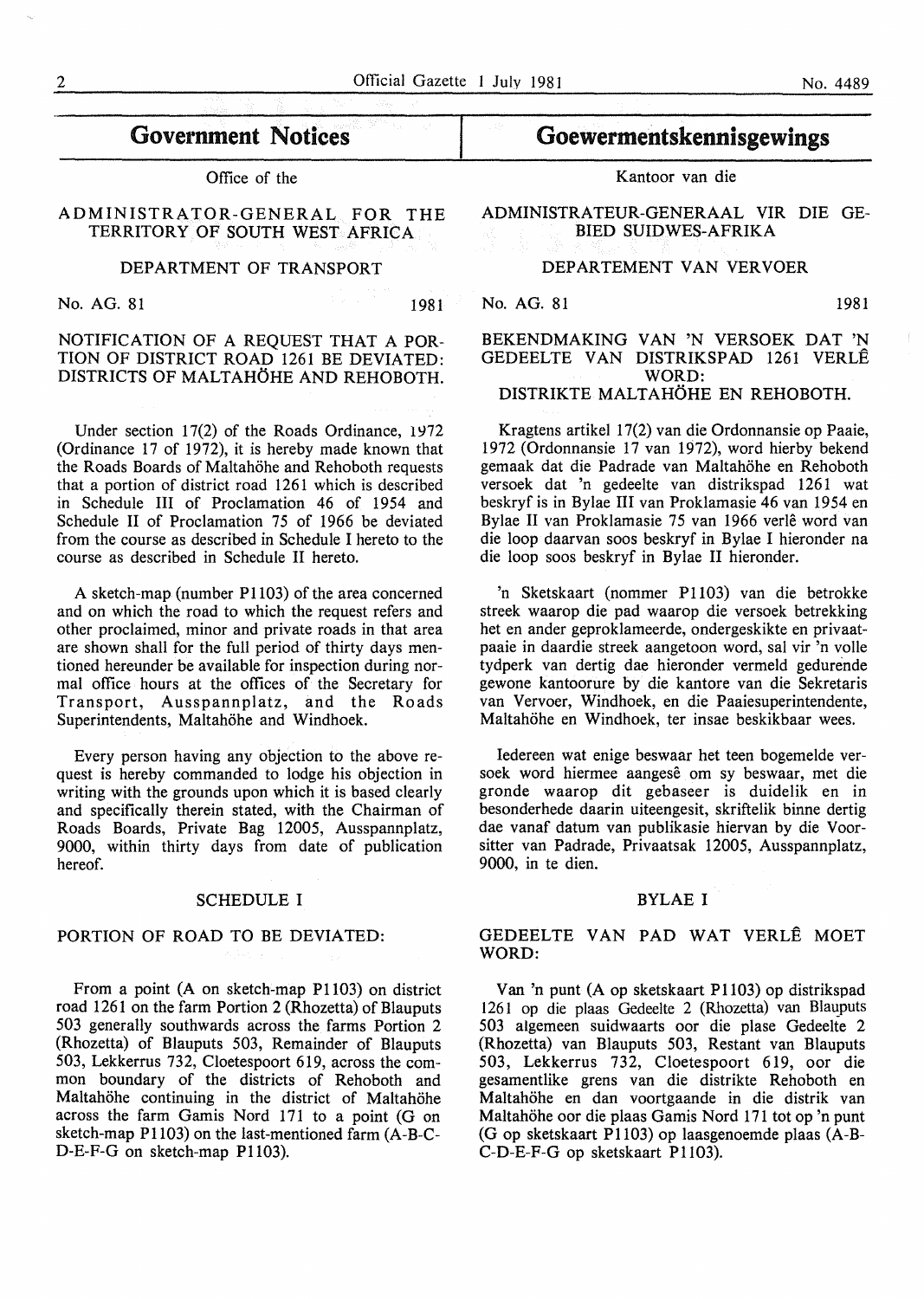#### SCHEDULE II

COURSE TO WHICH ROAD IS TO BE DEVIATED:

From a point (A on sketch-map P1103) on district road 1261 on the farm Portion 2 (Rhozetta) of Blauputs 503 generally south-westwards across the farms Portion 2 (Rhozetta) of Blauputs 503, Remainder of Blauputs 503, Lekkerrus 732, Soekmekaar 785, Nooitverwag 509, Nabaseb-Oos 572, Nabaseb 508 and Farm 596 to a point (K on sketch-map  $P1103$ ) to connect with trunk road 14/2 on the last-mentioned farm (A-H-C-D-I-J-K on sketch-map P1103).

#### DEPARTMENT OF DEFENCE

No. AG. 82 1981

#### DECLARATION AND ORDER UNDER THE SECURITY DISTRICTS PROCLAMATION, 1977: DISTRICT OF EASTERN CAPRIVI

Under the powers vested in me by section 3 of the Security Districts Proclamation, 1977 (Proclamation AG. 9 of  $1977$ ) —

- (a) I hereby declare the area defined in the Schedule and situated in the district of Eastern Caprivi, to be a prohibited area;
- (b) I hereby order that no person shall enter or be in that area with any boat, rowingboat or any other vessel, unless he is a member of the security forces, or unless he is in possession of the permission in writing of an officer of the said forces.

D. J. HOUGH

Administrator-General Windhoek, 15th June 1981

#### SCHEDULE

From a point where meridian of longitude 24°14'49,3" east intersects the middle of the Zambesi River at parallel of latitude 17°28'20" south; thence south-eastwards along the said middle of the Zambesi River up to a point where meridian of longitude 25°15'49,2" east intersects the middle of the Zambesi River; thence westwards up to the Zambesi River bank; thence north-westwards along the bank of the Zambesi River up to a point where meridian of longitude 24°14'49,3" east is intersected; thence due northwards up to a point where parallel of latitude 17°28'20" south intersects the last-mentioned meridian of longitude in the middle of the Zambesi River, being the point of beginning.

#### BYLAE II

ROETE WAARLANGS PAD VERLE MOET WORD:

Van 'n punt (A op sketskaart P1103) op distrikspad 1261 op die plaas Gedeelte 2 (Rhozetta) van Blauputs 503 algemeen suidweswaarts oor die plase Gedeelte 2 (Rhozetta) van Blauputs 503, Restant van Blauputs 503, Lekkerrus 732, Soekmekaar 785, Nooitverwag 509, Nabaseb-Oos 572, Nabaseb 508 en Plaas 596 tot op 'n punt (K op sketskaart Pll03) waar dit aansluit by hoofpad 14/2 op laasgenoemde plaas (A-H-C-D-I-J-K op sketskaart P1103).

#### DEPARTEMENT VAN VERDEDIGING

No. AG. 82 1981

#### VERKLARING EN BEVEL KRAGTENS DIE PROKLAMASIE OP VEILIGHEIDSDISTRIKTE, 1977 : DISTRIK OOS-CAPRIVI

Kragtens die bevoegdheid my verleen by artikel 3 van die Proklamasie op Veiligheidsdistrikte, 1977 (Proklamasie AG. 9 van 1977) -

- (a) verklaar ek hierby die gebied in die Bylae omskryf en in die distrik Oos-Caprivi gelee, tot 'n verbode gebied;
- (b) beveel ek hierby dat niemand daardie gebied met 'n motorboot, roeiboot of enige ander vaartuig mag binnegaan of daarin mag wees nie, tensy hy 'n lid van die veiligheidsmagte is, of tensy hy in besit is van die skriftelike toestemming van 'n offisier van genoemde magte.

#### D. J. HOUGH

Administrateur-generaal Windhoek, 15 Junie 1981

#### BYLAE

Begin by 'n punt waar lengtemeridiaan 24°14'49,3" oos die middel van die Zambezirivier te breedtesirkel 17°28'20" suid kruis; daarvandaan suidooswaarts met genoemde middel van die Zambezirivier tot by 'n punt waar lengtemeridiaan 25°15'49,2" oos die middel van die Zambezirivier kruis; daarvandaan weswaarts tot by die oewer van die Zambezirivier; daarvandaan noordweswaarts al langs die oewer van die Zambezirivier tot op 'n punt waar lengtemeridiaan 24°14'49,3" oos gekruis word; daarvandaan reg noordwaarts tot by 'n punt waar breedtesirkel 17°28'20" suid laasgenoemde lengtemeridiaan in die middel van die Zambezirivier kruis, synde die beginpunt.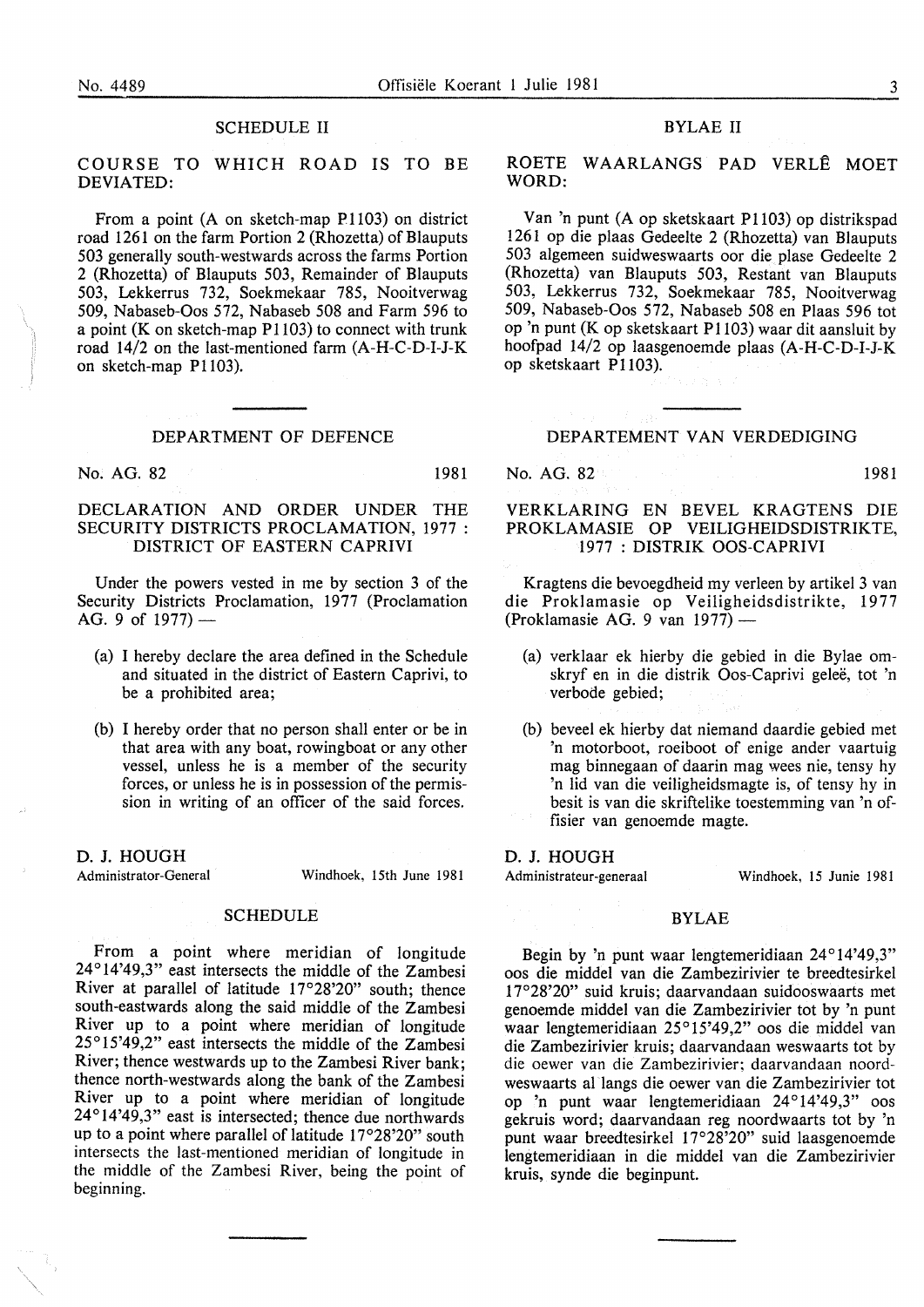# Government Notice

*1'he following Government Notices are published for g?neral information.* 

> A. F. van R. MOUTON *Secretary: Administration for Whites*

No. 39 1 July 1981

### AMENDMENT OF THE MODEL STAFF REGU-LATIONS AS APPLIED TO THE MUNICIPALITY OF SWAKOPMUND

The Executive Committee of the Whites has under section 243 of the Municipal Ordinance, 1963 (Ordinance 13 of 1963), approved the following regulation made by the Municipality of Swakopmund to effect a further amendment to the Model Staff Regulations, promulgated by Government Notice 119 of 2 October 1969 and amended by Government Notices 10 of 1970, 38 and 162 of 1971, 225 of 1973, 128 of 1977, 128 of 1980 and 30 of 1981, and, in respect of the said Municipality, applied by Government Notice 32 of 2 March 1970 and amended by Government Notices 183 of 1972, 129 of 1973, 82 of 1976, 31 of 1980 and 1 of 1981:

Regulation 34 is hereby amended by the substitution for the expression "5%" of the expression "8 1/3%".

#### No. 40 1 July 1981

#### VILLAGE MANAGEMENT BOARD OF MALTAHÖHE: AMENDMENT OF SANITARY REGULATIONS

The Executive Committee of the Whites has under section 14(2) of the Village Management Boards Ordinance, 1963 (Ordinance 14 of 1963), approved the following regulation made by the Village Management Board of Maltahöhe to effect a further amendment to the Sanitary Regulations, promulgated by Government Notice 318 of 1 November 1946, and amended by Government Notices 60 of 1956, 12 of 1963, 177 of 1968, 165 of 1970, 142 of 1974 and 174 of 1977:

Schedule A is hereby amended by the substitution for paragraph (4) of the following paragraph:

"(4) For the pumping out and removal of the contents of conservancy tanks R3,00 per load of 4550 litres or part thereof per month.".

# Goewermentskennisgewings

Die volgende Goewermentskennisgewings word vir algemene inligting gepubliseer.

> A. F. van R. MOUTON *Sekretaris: Administrasie vir Blankes*

No. 39 1 Julie 1981

#### WYSIGING VAN DIE MODELPERSONEEL-REGULASIES SOOS OP DIE MUNISIPALITEIT VAN SWAKOPMUND TOEGEPAS

Die Uitvoerende Komitee van die Blankes het kragtens artikel 243 van die Munisipale Ordonnansie, 1963 (Ordonnansie 13 van 1963) die volgende regulasie goedgekeur wat deur die Munisipaliteit van Swakopmund gemaak is om 'n verdere wysiging teweeg te bring van die Modelpersoneelregulasies, afgekondig by Goewermentskennisgewing 119 van 2 Oktober 1969 en gewysig by Goewermentskennisgewings 10 van 1970, 38 en 162 van 1971, 225 van 1973, 128 van 1977, 128 van 1980 en 30 van 1981, en, ten opsigte van genoemde Munisipaliteit, toegepas by Goewermentskennisgewing 32 van 2 Maart 1970 en gewysig by Goewermentskennisgewings 183 van 1972, 129 van 1973, 82 van 1976, 31 van 1980 en 1 van 1981:

Regulasie 34 word hierby gewysig deur die uitdrukking "5%" deur die uitdrukking "8 1/3%" te vervang.

No. 40 1 Julie 1981

#### DORPSBESTUUR VAN MALTAHÖHE: WYSIGING VAN SANITERE REGULASIES

Die Uitvoerende Komitee van die Blankes het kragtens artikel 14(2) van die Ordonnansie op Dorpsbesture, 1963 (Ordonnansie 14 van 1963) die volgende regulasie goedgekeur wat deur die Dorpsbestuur van Maltahohe gemaak is om 'n verdere wysiging teweeg te hring van die Sanitâre Regulasies, afgekondig by Goewermentskennisgewing 318 van 1 November 1946, en gewysig by Goewermentskennisgewings 60 van 1956, 12 van 1963, 177 van 1968, 165 van 1970, 142 van 1974 en 174 van 1977:

Bylae A word hierby gewysig deur paragraaf (4) deur die volgende paragraaf te vervang:

"(4) Vir die uitpomp en verwydering van die inhoud van opgaartenks R3,00 per vrag van 4550 liters of gedeelte daarvan per maand.".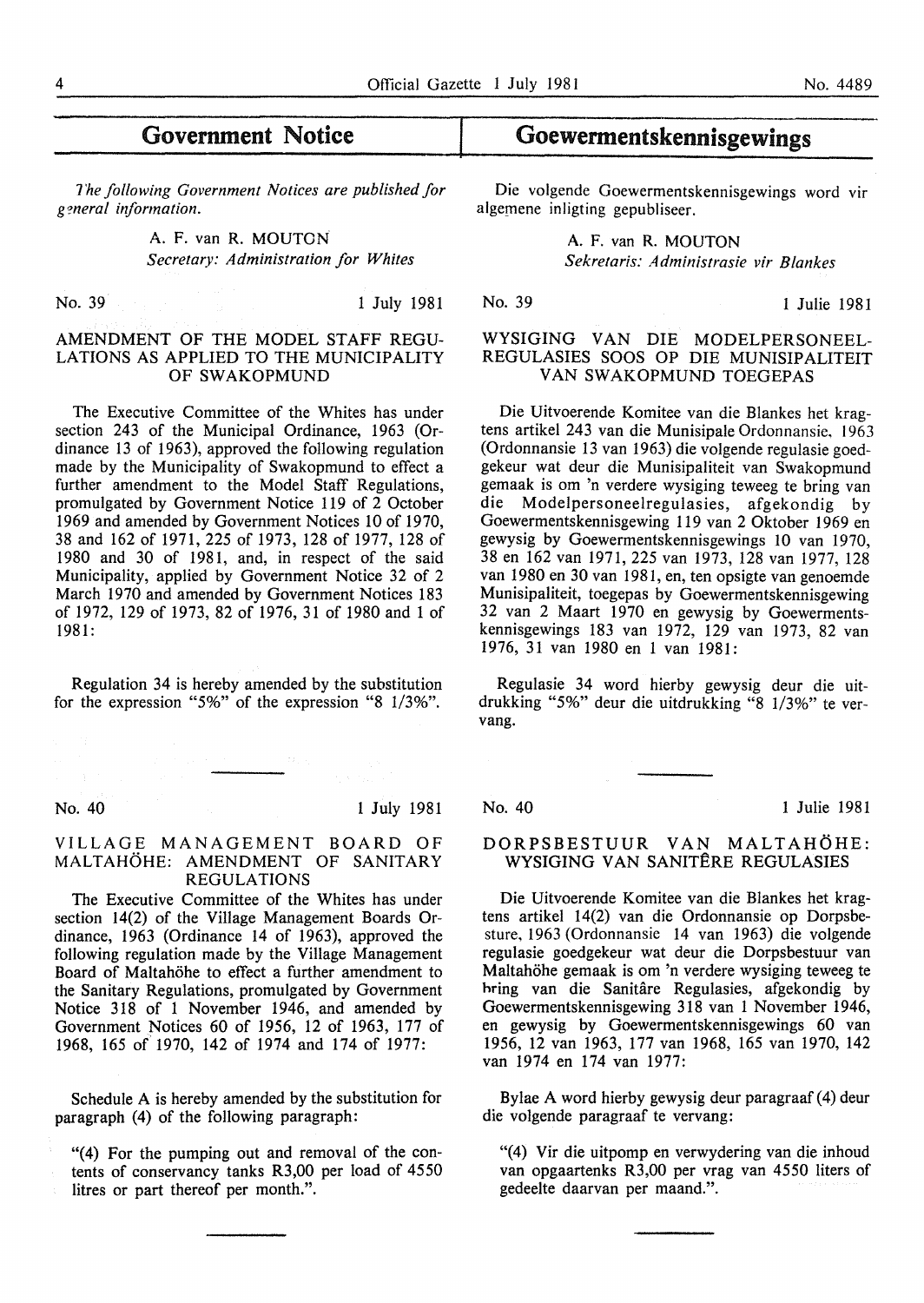No. 41 1 July 1981

AMENDMENT OF THE MODEL WATER SUPPLY REGULATIONS FOR VILLAGE MANAGEMENT BOARDS AS APPLIED TO THE VILLAGE MANAGEMENT BOARD OF MALTAHÖHE.

The Executive Committee of the Whites has under section 14(2) of the Village Management Boards Ordinance, 1963 (Ordinance 14 of 1963), approved the regulation made by the Village Management Board of Maltahöhe to effect a further amendment to the Model Water Supply Regulations for Village Management Boards, promulgated by Government Notice 47 of 1 April 1965 and amended by Government Notices 57 of 1968 and 80 of 1972, and, in respect of the said Village Management Board, applied by Government Notice 160 of 1 September 1966 and amended by Government Notices 63 of 1971, 149 of 1972, 174 of 1974, 7 and 193 of 1976, 151 of 1977, 89 of 1978 and 29 of 1981:

Schedule B is hereby amended by the substitution in tariff 1(a) for the expression "R0,30" of the expression "R0,33".

No. 42 1 July 1981

#### MUNICIPALITY OF WINDHOEK :<br>AMENDMENT OF WATER SUPPLY AMENDMENT OF REGULATIONS

The Executive Committee of the Whites has under section 243 of the Municipal Ordinance, 1963 (Ordinance 13 of 1963), approved the following regulation made by the Municipality of Windhoek to amend the Water Supply Regulations, promulgated by Government Notice 138 of 15 August 1973 and amended by Government Notices 84 of 1974, 119 of 1975, 19 and 189 of 1976, 119 and 184 of 1977, 5 of 1978, 197 of 1979 and 25 of 1981:

Paragraph 2 of Annexure A is hereby amended by the substitution in subparagraphs  $(1)$   $(a)$ ,  $(1)$   $(b)$ ,  $(1)$ (c) and (2) for the expression ''34c" of the expression "38c".

#### (ADMINISTRATION FOR COLOUREDS)

No. Kl 1 July 1981

#### AUOBPLAAT COLOURED TOWNSHIP, ESTABLISHMENT OF CONSULTATIVE COMMITTEE

The Executive Committee of the Coloureds has under and by virtue of the provisions of section  $2(1)$  of the Establishment of Local Government in Coloured

No. 41 1 Julie 1981

### WYSIGING VAN DIE MODELREGULASIES OP WATERLEWERING VIR DORPSBESTURE SOOS OP DIE DORPSBESTUUR VAN MALTAHOHE TOEGEPAS

Die Uitvoerende Komitee van die Blankes het kragtens artikel 14(2) van die Ordonnansie op Dorpsbesture. 1963 (Ordonnansie 14 van 1963) die regulasie goedgekeur wat deur die Dorpsbestuur van Maltahohe gemaak is om 'n verdere wysiging teweeg te bring van die Modelregulasies op Waterlewering vir Dorpsbesture, afgekondig by Goewermentskennisgewing 47 van 1 April 1965 en gewysig by Goewermentskennisgewings 57 van 1968 en 80 van 1972, en, ten opsigte van genoemde Dorpsbestuur, toegepas by Goewermentskennisgewing 160 van 1 September 1966 en gewysig by Goewermentskennisgewings 63 van 1971, 149 van 1972, 174 van 1974, 7 en 193 van 1976, 151 van 1977, 89 van 1978 en 29 van 1981:

Bylaag B word hierby gewysig deur in tarief 1(a) die uitdrukking "R0,30" deur die uitdrukking "R0,33" te vervang.

No. 42 1 Julie 1981

### MUNISIPALITEIT VAN WINDHOEK : WYSIGING VAN WATERLEWERINGSREGULA-SIES

Die Uitvoerende Komitee van die Blankes bet kragtens artikel 243 van die Munisipale Ordonnansie, 1963 (Ordonnansie 13 van 1963) die volgende regulasie goedgekeur wat deur die Munisipaliteit van Windhoek gemaak is om die Waterleweringsregulasies, afgekondig by Goewermentskennisgewing 138 van 15 Augustus I 973 en gewysig by Goewermentskennisgewings 84 van 1974, 119 van 1975, 19 en 189 van 1976, 119 en 184 van 1977, 5 van 1978, 197 van 1979 en 25 van 1981, te wysig:

Paragraaf 2 van Aanhangsel A word hierby gewysig deur in subparagrawe  $(1)$   $(a)$ ,  $(1)$   $(b)$ ,  $(1)$   $(c)$  en  $(2)$  die uitdrukking "34c" deur die uitdrukking "38c" te vervang.

#### (ADMINISTRASIE VIR KLEURLINGE)

No. K1 1 Julie 1981

#### KLEURLINGDORP AUOBPLAAT, GOCHAS: INSTELLING VAN RAADPLEGENDE KOMITEE

Die Uitvoerende Komitee van die Kleurlinge bet kragtens en ingevolge die bepalings van artikel 2(1) van die Ordonnansie op die Instelling van Bestuursvorme in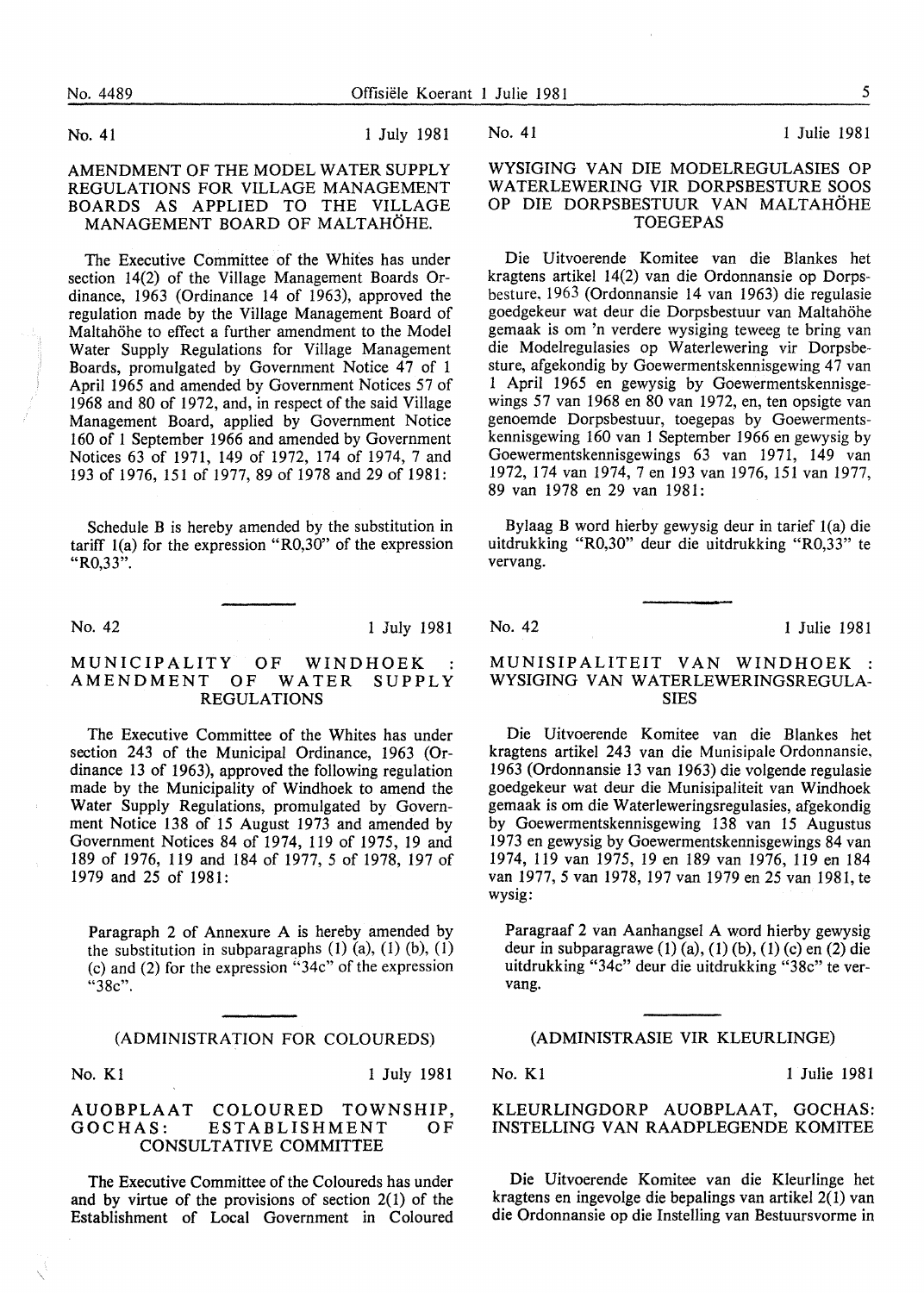Townships Ordinance, 1965 (Ordinance 34 of 1965), established a consultative committee for the Auobplaat Coloured Township as from 8 May 1981.

Kleurlingdorpe, 1965 (Ordonnansie 34 van 1965) bierby 'n raadplegende komitee met ingang van 8 Mei 1981 vir die Kleurlingdorp Auobplaat ingestel.

#### **General Notices Algemene Kennisgewings**

### No. 13 of 1981

#### MUNICIPAL BY-ELECTION *:*  MUNICIPALITY OF SWAKOPMUND: DATE OF ELECTION : 15 APRIL 1981

#### ELECTORAL EXPENSES

The following particulars are published in terms of section 86 of the Municipal Ordinance, 1963 (Ordinance 13 of 1963).

The headings referred to are the following;

- (a) purchasing of voters' rolls;
- (b) printing, advertising, publishing, issuing and distributing of addresses, notices and posters requesting the support of voters;
- (c) stationery, messages, postages and telegrams;
- (d) one central committee room and one committee room in respect of each polling place;
- (e) public meetings and hiring of halls and premises therefor;
- (f) the hire of vehicles;
- (g) scrutineers;
- (h) one election agent for the candidate or for any number of joint candidates;
- (i) one polling agent and no more;
- (i) one clerk and one messenger for conducting business in each committee room and the hire of one telephone and one typewriting machine for each committee room;
- (k) the reasonable and actual personal expenses of the candidate, which shall not exceed one hundred rand.

No. 13 van 1981

MUNISIPALE TUSSENVERKIESING: MUNISIPALITEIT VAN SWAKOPMUND: DATUM VAN VERKIESING : is APRIL 1981

### VERKIESINGSUITGA WE

Die volgende besonderhede word bekendgemaak ooreenkomstig artikel 86 van die Munisipale Ordonnansie, 1963 (Ordonnansie 13 van 1963).

Die hoofde waarna verwys word, is soos volg:

- (a) die aankoop van kieserslyste;
- (b) die druk, advertering, publisering, uitreiking en uitdeling van toesprake, kennisgewings en plakkate waardeur die ondersteuning van kiesers gevra word;
- (c) skryfbehoeftes, boodskappe, posgelde en telegramme;
- (d) een sentrale komiteekamer, en een komiteekamer ten opsigte van elke stemplek;
- (e) publieke vergaderings en die huur van sale en persele daarvoor;
- (f) die huur van rytuie;
- (g) tellingsagente;
- (h) een verkiesingsagent vir die kandidaat of vir enige getal gemeenskaplike kandidate;
- (i) een stemagent en nie meer nie;
- (i) een klerk en een bode om die werk in elke komiteekamer te verrig en die huur van een telefoon en een tikmasjien vir elke komiteekamer;
- (k) die redelike en werklike persoonlike uitgawes van die kandidaat wat hoogstens eenhonderd rand mag bedra.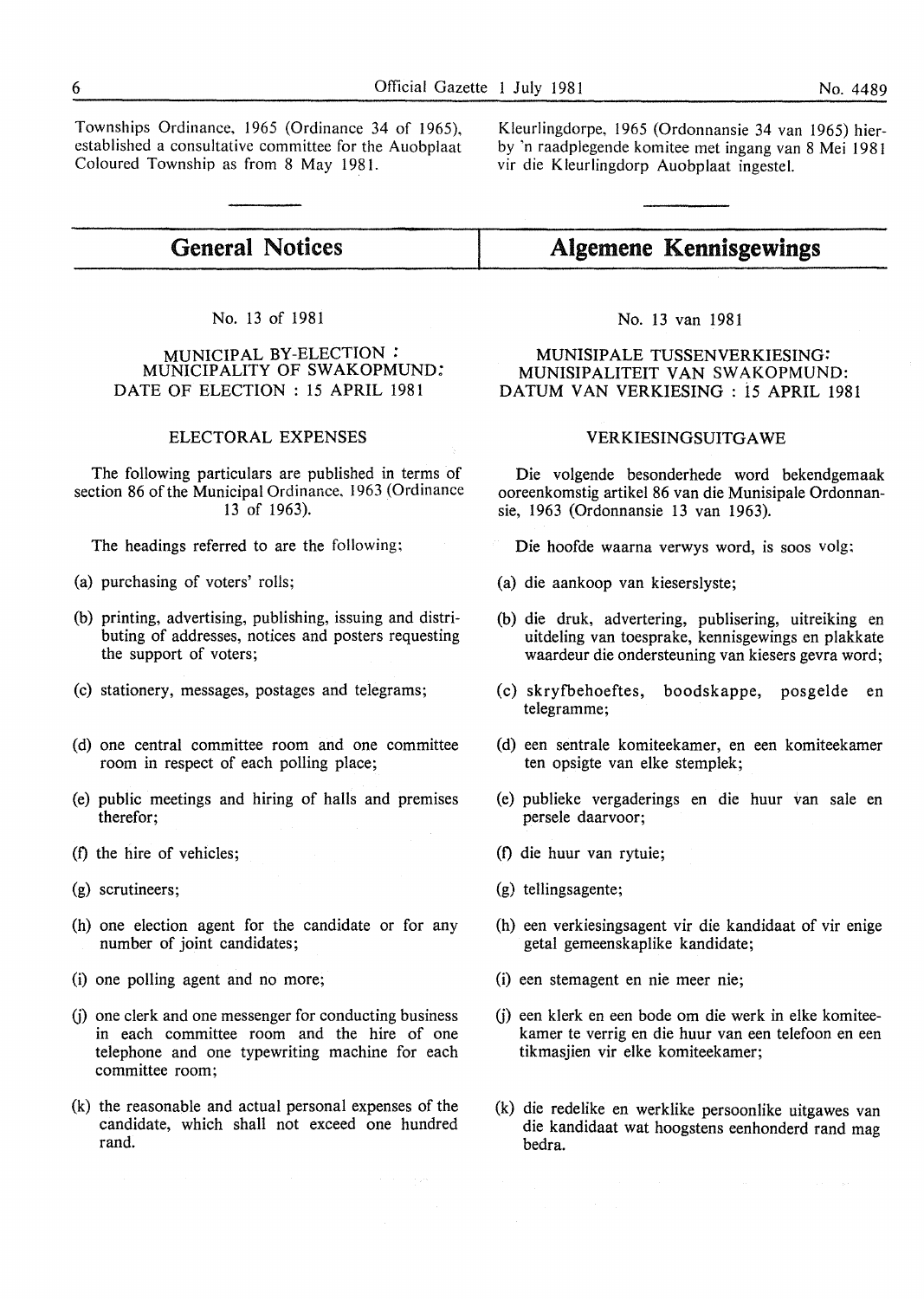#### PARTICULARS CANDIDATES: OF EXPENSES BY

#### MUNICIPALITY OF SWAKOPMUND

Amount Rl67,90 Rl54,20

|           | Expenditur       |  |
|-----------|------------------|--|
| Name      | <b>Headings</b>  |  |
| P Pohl    | h                |  |
| J J Swart | <u>b &amp; c</u> |  |

# Expenditure

#### BESONDERHEDE VAN UITGA WES DEUR KANDIDATE:

#### MUNISIPALITEIT VAN SWAKOPMUND

Uitgaafhoofde b b&c

| lam   |  |
|-------|--|
| Pohl  |  |
| Swart |  |

N. p<sub>1</sub>  $I$   $I$ 

| Bedrag   |
|----------|
| R167.90  |
| R 154.20 |

## Advertisements

#### ADVERTISING IN THE OFFICIAL GAZETTE OF SOUTH WEST AFRICA

I. The *Official Gazette* Extraordinary containing advertisements is published on every Friday of each month; if those days fall on a Public Holiday, the *Official Gazette* is published on the preceding Thursday.

2. Advertisements for insertion in the *Offlcial Gazette* should be addressed to the OFFICIAL GAZETTE OFFICE, P.B. 131200, Windhoek, or be delivered to Room 120, Barlow house Building Windhoek, in the languages in which they are to be published, not later than 3 p.m. on the NINTH day before the date of publication of the *Qlficial Gazette* in which they are to be inserted.

3. Advertisements are published in the *Official Gazette* for the benefit of the public. Translations if desired, must be furnished by the advertiser or his agent.

4. Only law advertisements are accepted for publication in the *Official Gazette,* and are subject to the approval of the Secretary for Civic Affairs and Manpower, who may refuse to accept or may decline further publication of any advertisement.

5. The Secretary for Civic Affairs and Manpower reserves the right to edit and revise copy and to delete therefrom any superfluous detail.

6. Advertisements should as far as possible be typewritten. Manuscript of advertisements should be written on one side of the paper only, and all proper names plainly inscribed; in the event of .any name being incorrectly printed as a result of indistinct writing, the advertisement can only be republished on payment of the cost of another insertion.

7. No liability is assumed for any delay in publishing a notice or for publishing it on any date other than that stipulated by the advertiser. Similarly no liability is assumed in respect of any editing, revision, omission, typographical errors or errors resulting from faint or indistinct copy.

8. The advertiser will be held liable for all compensation and costs arising from any action which may be instituted against the Administrator-General as a result of the publication of a notice with or without any omission, errors, lack of clarity or in any form; whatsoever.

## **Advertensies**

#### ADVERTEER IN DIE OFFISIELE KOERANT VAN SUIDWES-AFRIKA

1. Die Buitengewone *Offisiele Koerant* wat advertensies bevat verskyn op elke Vrydag van elke maand; indien 'n Vrydag op 'n Openbare Feesdag val, verskyn die *Offisiele Koerant* op die voorafgaande Donderdag.

2. Advertensies wat in die *Offisiiile Koerant* geplaas moet word, moet in die taal waarin hulle sal verskyn aan die OFFISIELE KOERANTKANTOOR, P.S. 131200 Windhoek, geadresseer word. of by Kamer 120 Barlow Huis Windhoek afgelewer word. nie later nie as 3 nm. op die NEGENDE dag voor die verskyning van die *Offisiële Koerant*, waarin die advertensie geplaas moet word.

3. Advertensies word vir die openbare voordeel in die *Offisiele*  Koerant gepubliseer. Vertalings moet deur die Adverteerder of sy agent gelewer word indien verlang.

4. Slegs regsadvertensies word vir publikasie in die *Offisiele K oerant* aangeneem en hulle is onderworpe aan die goedkeuring van die Sekretaris van Burgersake en Mannekrag, wat die aanneming of verdere publikasie van 'n advertensie mag weier.

5. Die Sekretaris van Burgersake en Mannekrag behou hom die reg voor om die kopie te redigeer, te hersien en oortollige besonderhede weg te laat.

6. Advertensies moet sover moontlik getik wees. Die manuskrip van advertensies moet slegs op een kant van die papier geskryf word en aile eiename moet duidelik wees. In geval 'n naam weens onduidelike handskrif foutief gedruk word, kan die advertensie slegs dan herdruk word as die koste van 'n nuwe plasing betaal word.

7. Geen aanspreeklikheid word aanvaar vir enige vertraging in die publisering van 'n kennisgewing of vir die publisering daarvan op 'n ander datum as die deur die insender bepaal. Insgelyks word geen aanspreeklikheid aanvaar ten opsigte van enige redigering. hersiening, weglatings, tipografiese foute en foute wat weens dowwe of onduidelike kopie mag ontstaan nie.

8. Die insender word aanspreeklik gehou vir enige skadevergoeding en koste wat voortvloei uit enige aksie wat weens die publisering, hetsy met of sonder enige weglating, foute, onduidelikhede of in watter vorm ook al, van 'n kennisgewing teen die Administrateur-generaal ingestel word.

namen i grunda galetjen de strede gegen med en ingenen med en stil mannen i Kri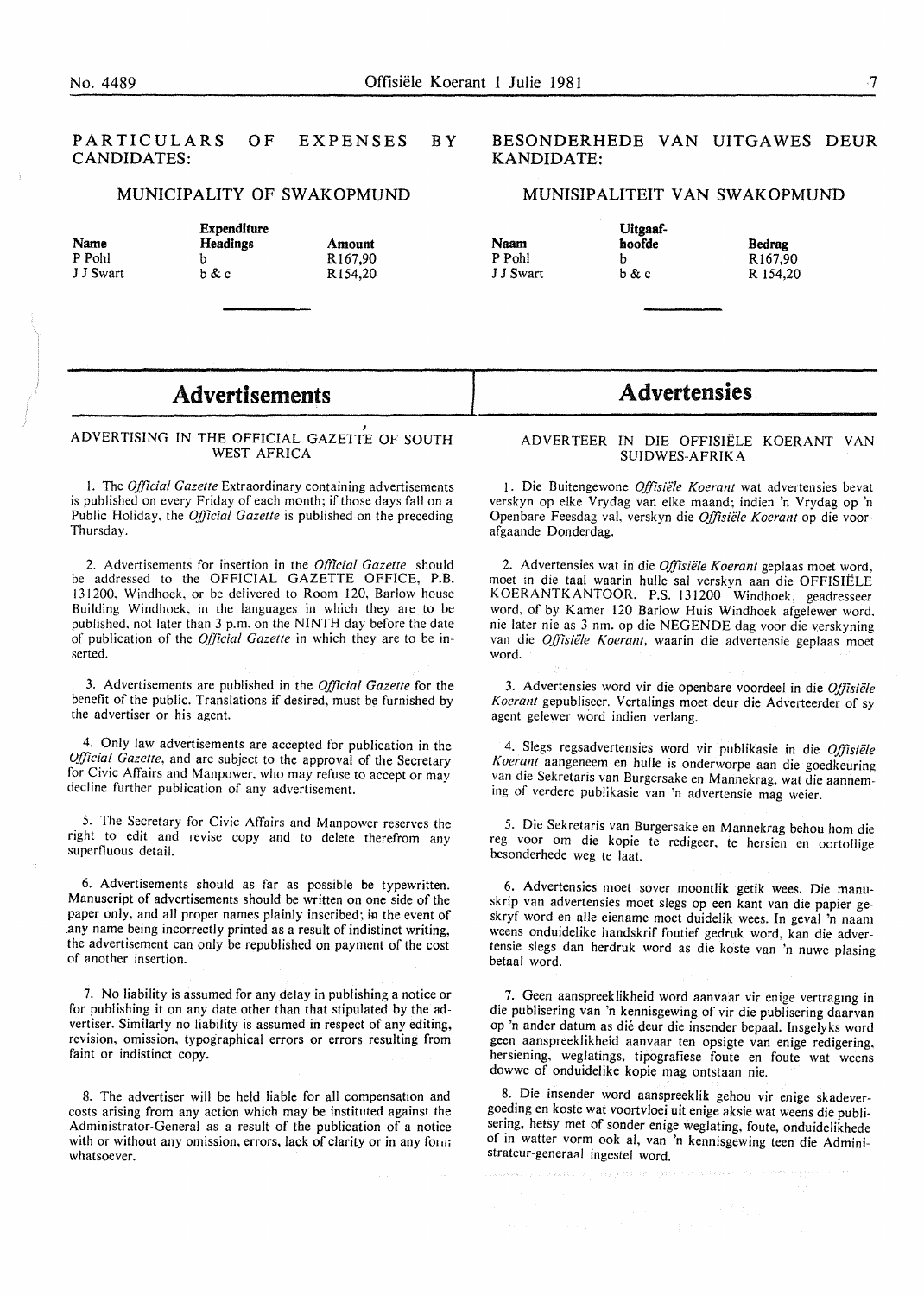9. The subscription for the *Official Gazette* is Rl2,50 per annum, post free in this Territory and the Republic of South Africa, obtainable from Messrs. The Suidwes-Drukkery Limited, P.O. Box 2196, Windhoek. Postage must be prepaid by overseas subscribers. Single copies of the *Official Gazette* may be obtained from The Suidwes-Drukkery, Limited, P. O. Box 2196, Windhoek, at the price of 30c per copy. Copies are kept in stock for only two years.

10. The charge for the insertion of notices is as follows and is payable in the form of cheques, bills, postal or money orders:

I I. The charge for the insertion of notices is as follows and is payable in the form of cheques. bills, postal or money orders:

12. The charge for the insertion of advertisements other than the notices mentioned in paragraph II is at the rate of 45 c per em double column. (Fractions of a em to be reckoned as a em).

13. No advertisements are inserted unless the charge is prepaid. Cheques, drafts, postal orders or money orders must be made payable to the Secretary for South West Africa.

*Type Charge* 

I. Transfer of business ................................................ R3,25

#### 9. Die jaarlikse intekengeld op die *Offisiiile Koerant* is Rl2,50 posvry in hierdie Gebied en die Republiek van Suid-Afrika, verkrygbaar by die here Die Suidwes-Drukkery Beperk, Posbus 2196, Windhoek. Oorsese intekenaars moet posgeld vooruit betaal. Enkel eksemplare van die *Offisiiile Koerant* is verkrygbaar van die here Die Suidwes-Drukkery Beperk, Posbus 2196, Windhoek, teen 30c per eksemplaar: Eksemplare word vir slegs twee jaar in voorraad gehou.

10. Die koste vir die plasing van kennisgewings is soos volg en is betaalbaar by wyse van tjeks. wissels, pos- of geldorders:

I J. Die koste vir die plasing van kennisgewings is soos volg en is betaalbaar by wyse van tjeks, wissels pos- of geldorders:

12. Die koste vir die plasing van advertensies, behalwe die kennisgewings wat in paragraaf II genoem word, is teen die tarief van 45 c per em dubbelkolom. (Gedeeltes van 'n em moet as volle em bereken word).

13. Geen advertensie word geplaas nie tensy die koste vooruit betaal is. Tjeks, wissels, pos- en geldorders moet aan die Sekretaris van Suidwes-Afrika betaalbaar gemaak word.

L Oordrag van besigheid ............................................. R3,25

#### TRANSFER OF INSURANCE BUSINESS

NOTICE IS HEREBY GIVEN in terms of Section 25(6) of the Insurance Act, No. 27/1943, that it is the intention of FEDERATED LIFE ASSURANCE COMPANY LIMITED to transfer its liabilities in respect of its insurance business carried on in the Republic of South Africa and the Mandated Territory of South West Africa to FEDERATED INSURANCE COMPANY LIMITED.

The effect of the proposed transfer will be that the latter company will become responsible for the due fulfilment of all the existing obligations of the Federated Life Assurance Company Limited insofar as its short term business in South Africa and South West Africa is concerned.

Details of the proposed transfer are contained in an agreement dated 3 June, 1981, a copy of which, together with copies of statements showing the effect of the proposed transfer and the financial position of the parties to the agreement, will lie open for inspection by any person during normal business hours for a period of 21 (twenty-one) days, commencing on the 11th July, 1981 to the 1st August, 1981, at the Head Offices of FEDERATED LIFE ASSURANCE COMPANY LIMITED AND FEDERATED INSURANCE COMPANY LIMITED, both at Federated House, 1 De Villiers Street, Johannesburg, 2001.

It is intended to apply to the Supreme Court of South Africa (Witwatersrand Local Division) on Tuesday, 11 August, 1981 at 10H00 or as soon thereafter as the case may be heard, for confirmation of the proposed transfer.

The Registrar of Insurance and any owner of a policy, shareholder or creditor affected or likely to be affected by the proposed transfer are entitled to appear and to be heard on any application to Court regarding the transfer, and may make application to Court on any matter in connection with the transfer.

DATED at JOHANNESBURG on this the 1st day of July, 1981.

#### KENNISGEWING VAN OORDRAG VAN BESIGHEID

Geliewe kennis te neem dat daar by die eersvolgende Sitting van die Handelslisensiehof vir die Distrik Okahandja gehou te Okahandja aansoek gedoen sal word vir die oordrag van die Algemene Handelaars-, Tabak- en Patente- en Eiendomsmedisynelisensies vanaf GERTRUIDA MAGRIETHA SOPHIA SMIT wie handel dryf onder die naam en sty! van OKAZIZE STORE te Plaas Okauakondo Noord No. 10, Okahandja Distrik na JOHANN TEGETHOFF wie op dieselfde plaas onder dieselfde naam en styl sal handel dryf vir sy eie rekening.

(get) R. A. SCHAAF SCHAAF & LIEBENBERG Prokureurs vir Applikant Kaiser Wilhelmstraat Posbus 25 SWAKOPMUND

*Tipe Tarief*